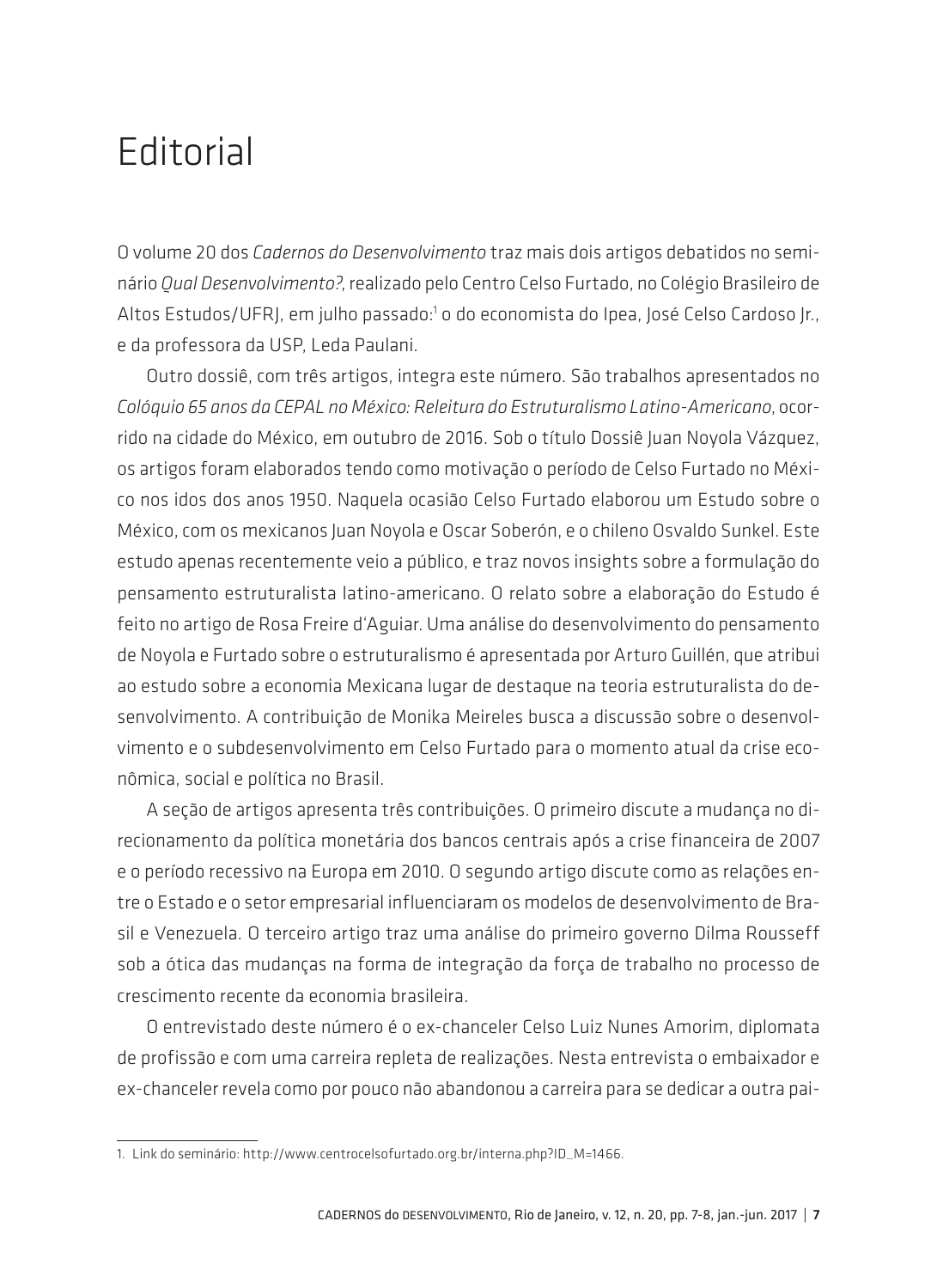xão: o cinema. Sobre o período em que ocupou o cargo de chanceler, durante os dois mandatos do presidente Luiz Inácio Lula da Silva, Celso Amorim discorreu sobre o multilateralismo com multipolaridade e como a diplomacia brasileira goza de uma boa reputação no contexto da diplomacia mundial.

A resenha incluída neste número é da economista Helena M. M. Lastres, professora do Instituto de Economia da UFRJ e coordenadora da RedeSist, sobre o livro de Erik S. Reinert, *Como os países ricos ficaram ricos... e por que os países pobres continuam pobres*. Nas palavras de Helena Lastres, o livro se apresenta como "... a melhor fonte de informação e de conselhos aos países menos desenvolvidos e todos aqueles que desejam trilhar os caminhos do desenvolvimento."

Maio de 2017.

Carmem Feijó Editora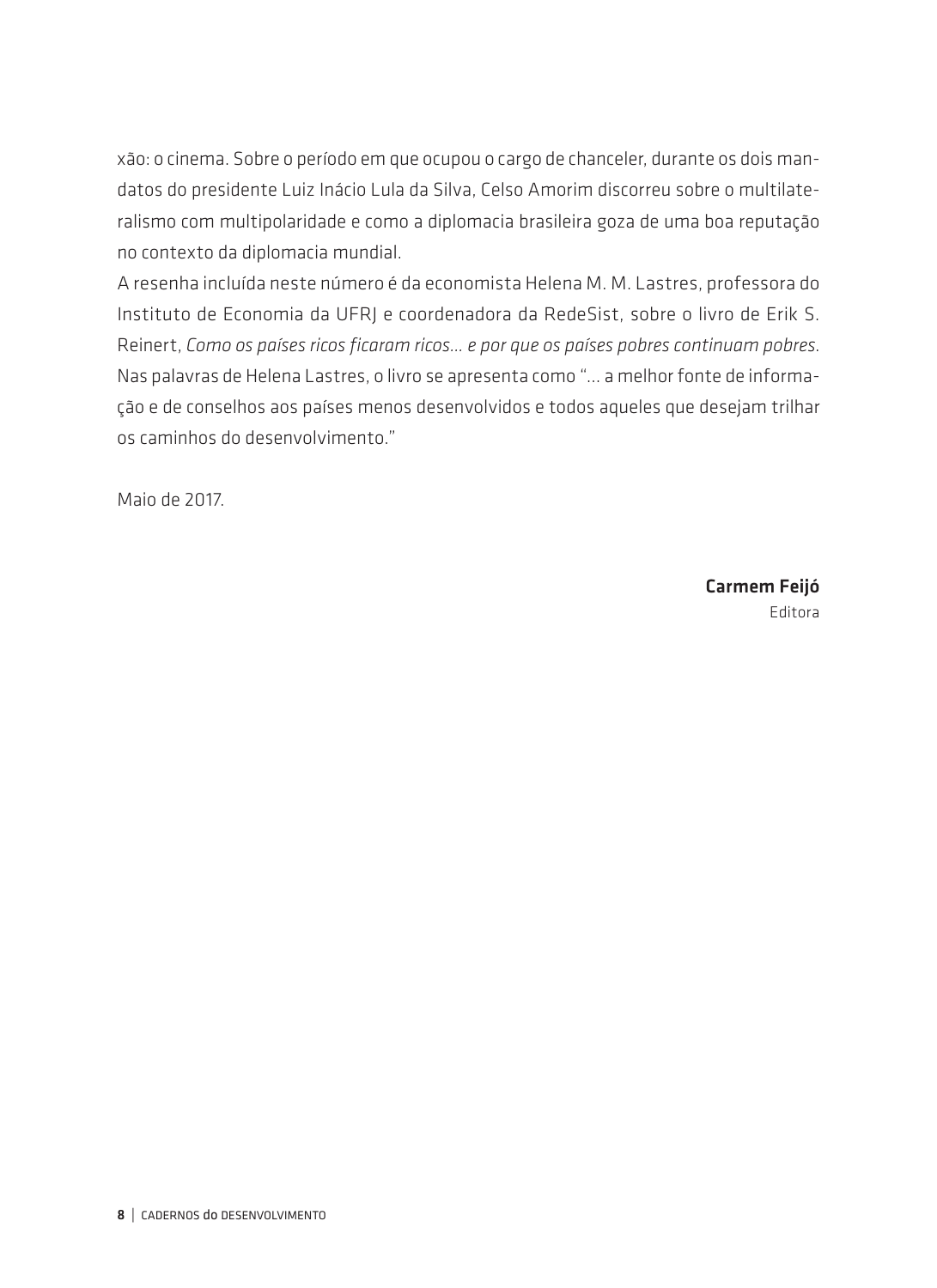## *Editorial*

*Volume 20 of the* Development Journals *contains two more articles that were discussed during the seminar* Qual Desenvolvimento? *(Which Development?), run by the Celso Furtado Centre at the Colégio Brasileiro de Altos Estudos/UFRJ last July:1 one by Ipea economist, José Celso Cardoso Jr., and the other by USP professor, Leda Paulani.* 

*This volume also includes a dossier of three articles, which were presented at the* Conference celebrating 65 years of ECLAC in Mexico: Rereading Latin American Structuralism, *held in Mexico City, in October of 2016. Listed under the title The Juan Noyola Vázquez Dossier, these articles were inspired by the period Celso Furtado spent in Mexico during the 1950s. At that time, Celso Furtado co-authored a study on Mexico with Mexicans Juan Noyola and Oscar Soberón, and Chilean Osvaldo Sunkel. This study only recently came to light, and provides new insights into how Latin American structuralist thinking was conceived. A review of how this study was carried out is provided in the article by Rosa Freire d'Aguiar. An analysis of how the thoughts of Noyola and Furtado on structuralism developed is provided by Arturo Guillén, who attributed to this study on the Mexican economy a leading role within the structuralist theory of development. The offering by Monika Meireles seeks to extend the debate over development and underdevelopment in Celso Furtado to the present economic, social and political crisis being experienced in Brazil.*

*The articles section offers three contributions. The first looks at the change in direction in monetary policy adopted by central banks following the financial crisis of 2007 and the period of recession seen in Europe in 2010. The second article attempts to show how relations between the State and the business sector influenced the models of development adopted in Brazil and in Venezuela. The third article offers readers an analysis of the first Dilma Rousseff administration in Brazil, from the point of view of changes that took place in how the labour force was integrated into the then recent growth process experienced by the Brazilian economy.* 

*The interviewee in this latest volume is former chancellor, Celso Luiz Nunes Amorim, a diplomat by profession whose career has been marked by his many achievements. In this interview,* 

<sup>1.</sup> Seminar link: http://www.centrocelsofurtado.org.br/interna.php?ID\_M=1466